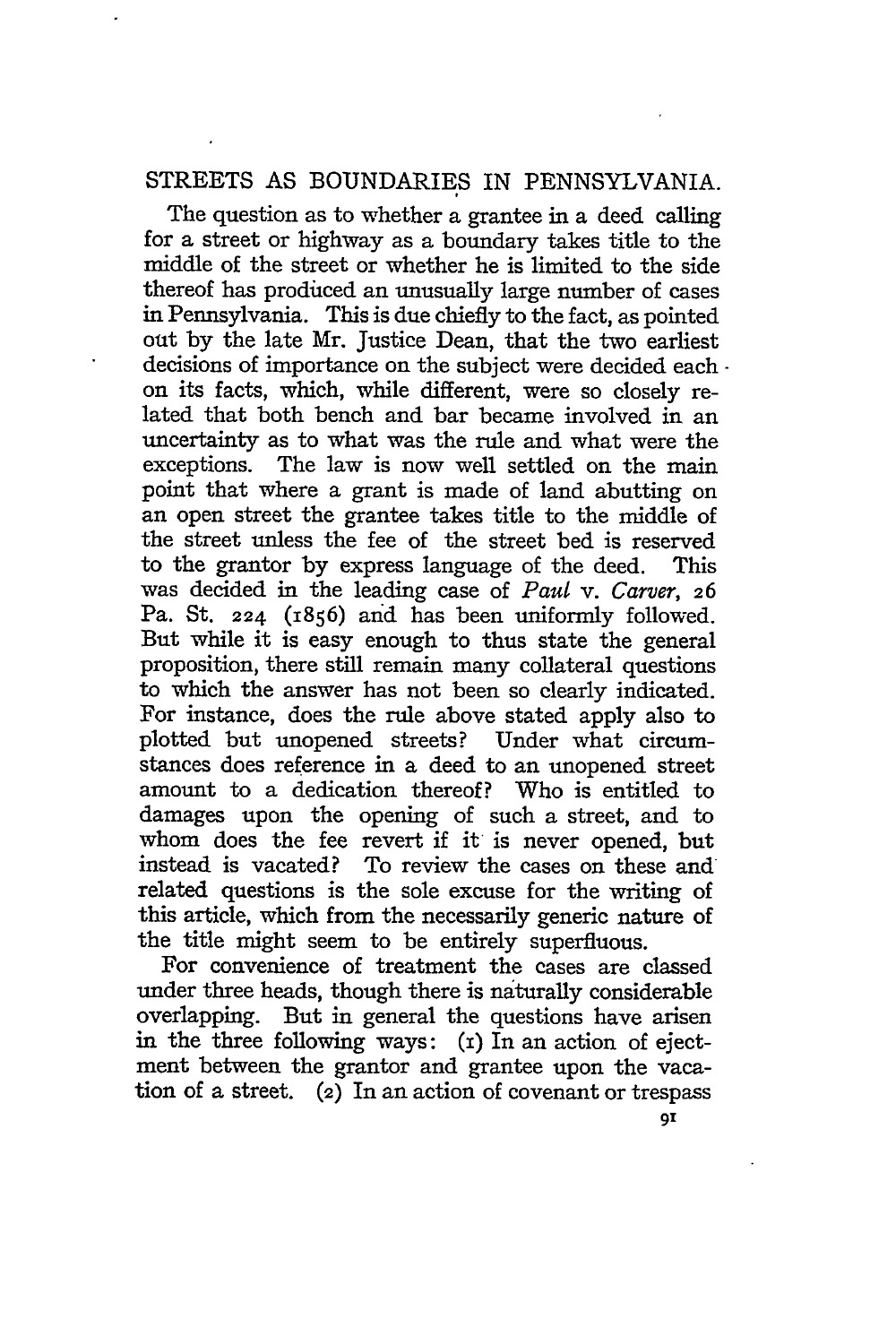by the grantee against the grantor for interference with alleged rights. **(3)** In an action for damages against the municipality upon the opening of a street, either grantor or grantee being plaintiff.

## **I.** ACTIONS **OF EJECTMENT.**

These necessarily involve the question of the title to the bed of the street. The first case in which the matter squarely arose was *Union Burial Ground v. Robinson,* 5 Wharton 18 (1839). The deed to Robinson, the plain-<br>tiff below, called for Washington Street as a boundary "as the same may hereafter be opened." The street had been previously plotted and recorded but was then unopened and was later vacated. The Court, per Kennedy, J., held **(I)** that there was a presumption that the grantee's title went to the middle, which presumption was met and rebutted in this case by the nicety with which the distances were calculated to the side, and **(2)** that "had the street here been laid out and dedicated to public use **\* \* \*** possibly a different question might have been involved." While to-day the mere exactness in bringing the feet and inches of a deed to the side of the street is not sufficient to limit the title there,\* the distinction between an opened and an unopened street made in the second portion of the opinion is supported by several later cases.

Thus in *Bellinger* v. *Union Burial Ground, io* Pa. St. **135** (1848), it was held, in an action of covenant on the same facts as the Robinson case, that there was no covenant by the grantor that the City would open the street, and on vacation of it the grantor took possession of the bed. Such possession could only be based on the assumption that he had not passed title to it to the grantee.

<sup>\*</sup>But **in** *Neely v. Phila.* **212** Pa. St. 551, (r9o5) the deed called for the side of an unopened street as the southern boundary and for the *middle* of an open street as the northern boundary. Held that title went only to side. This is in line with *Union Burial Ground* v. Robinson as to grantor retaining title to unopened street, but the Court also relies on the fact that the measurements brought it to the side only and also that for the southern boundary the word "side" was used and for the northern the word "middle."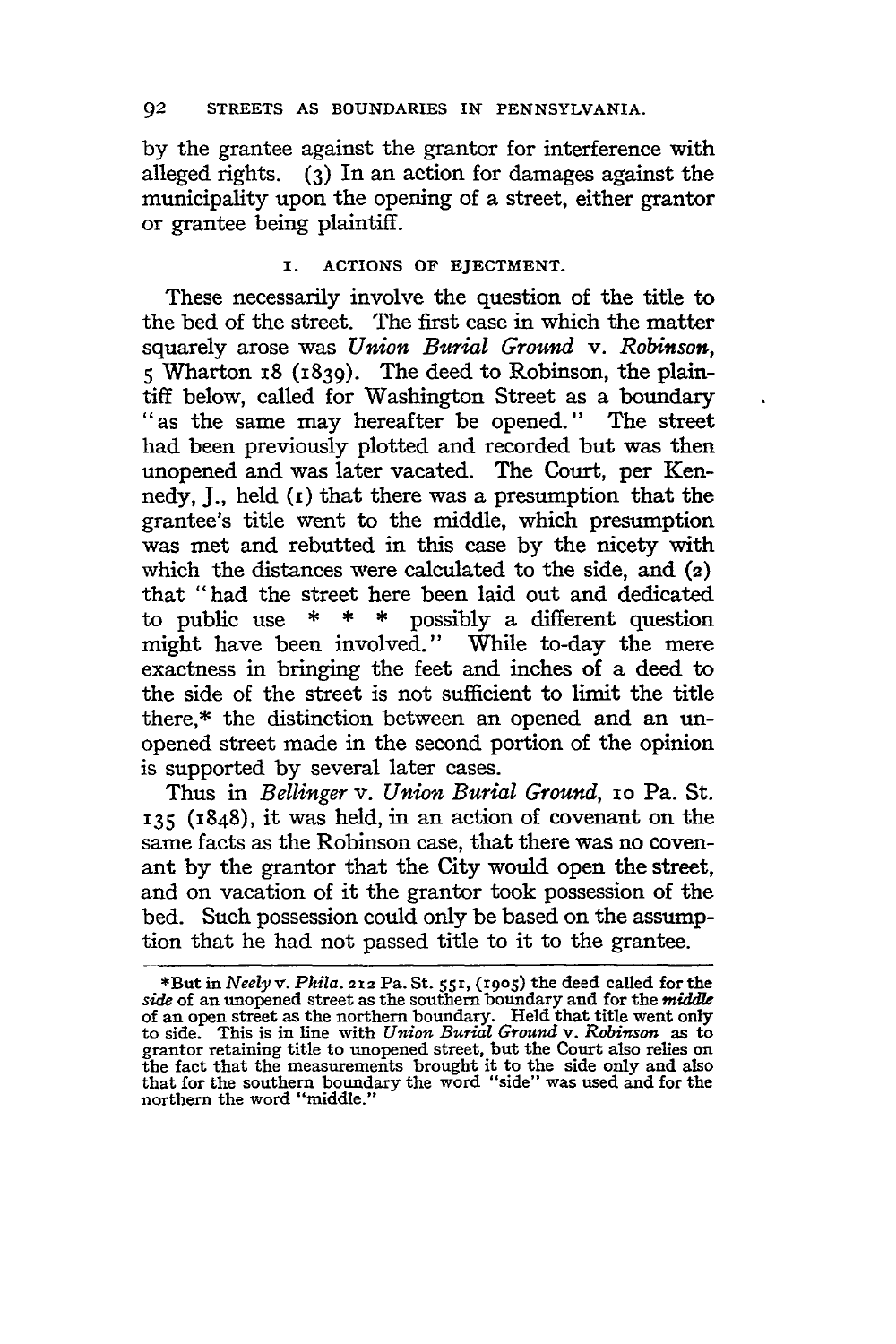The distinction thus made in the Robinson case was further strengthened by the reference to it in both Paul *v. Carver, 26* Pa. St. **224** (1856) and *Cox v. Freedly,* 33 Pa. St. 124 (1859) and apparently it would be the law of Pennsylvania to-day if it were not for a decision to be mentioned presently. In *Paul v. Carver* the ejectment was for the bed of a street open and in use at the time of the deed, and the Court in referring to the earlier case distinguished it from the case at bar **by** saying-

" the Court (in the Robinson case) carefully stated that the case of time of the grant would present a different question. The case is therefore no precedent for one like the present."

And in *Cox v. Freedly* on facts similar to *Paul* v. *Carver,* the Court refers to what it terms "the doctrine" of *Union Burial Ground v. Robinson* by saying that it is not to be applied to streets actually opened and used by the public. In *Speckman v. Steidel* 88 Pa. St. 453 (1879) the Court says-

"where the street called for as a boundary is not a public highway, nor dedicated to public use, the grantee does not take title in fee to the centre of it, but by implication acquires an easement or right of way only over

In the case of *Philadelphia & Trenton R. R. Co., 6* Wharton **25 (1840)** Chief Justice Gibson said:

**"In** *The Union* Burial Ground *Company v. Robinson, s* Wharton **x8,** in which the point was elaborately argued, the contest was betwixt the grantor and a purchaser from the grantee; and though the cause was eventually decided on another ground, the Court inclined to think, on the authority of many decisions, that the title to the street, even had it been opened, would have remained in the grantor; and such appears to be the principle of *Kirkham v. Sharp*, x Wharton 323."

*Kirkham v. Sharp* was a case as to the extent an easement of way could be used. The decision in *Philadelphia & Trenton R. R. Co.* was never followed.

Moreover the only standing which a grantor of land on such an unopened street can have to claim damages when the street is later opened is that he is still the owner of the bed of the street. This is admitted **by** the cases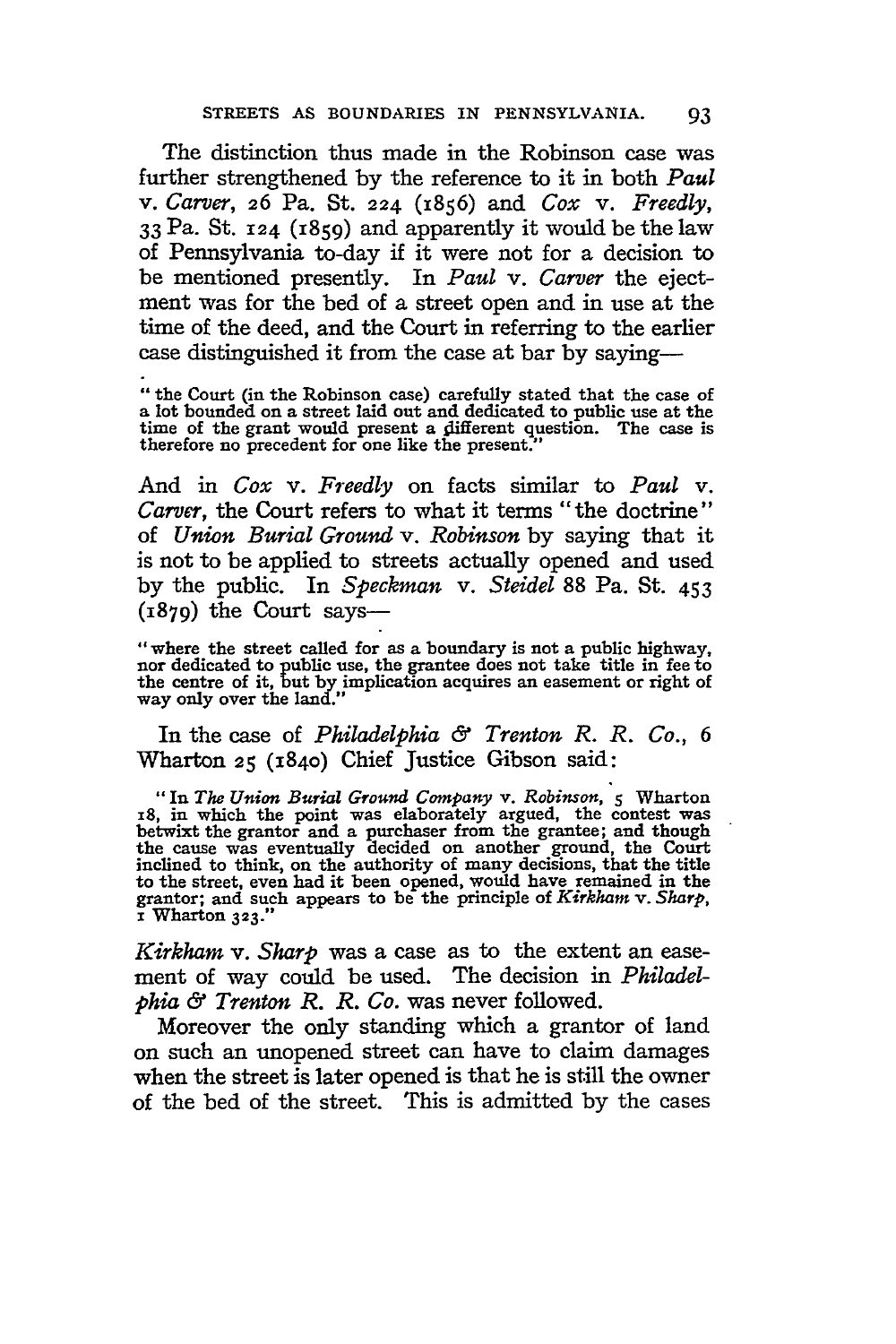on this point discussed infra and it is sufficient to refer here to *In re Brooklyn Street,* 118 Pa. St. 64o (1887), in which the grantor of land on an unopened street was awarded damages for the bed of the street when taken **by** the City on opening. This could only be on the theory that he had retained title thereto, his deed not being under the facts a dedication, (when reference in a deed to a "paper" street is or is not a dedication is discussed *infra,)* and not being a conveyance of the street bed. The only ground for its not being a conveyance of the bed is the doctrine of the Robinson case.

But this line of cases and the Robinson case on which they rest must fall if the decision in *Dobson v. Hohenadel,*  $148$  Pa. St.  $367$  (1892), is the law. The facts were that the plaintiffs sold a lot to the defendant. The deed, plaintiff's plan which was referred to in the deed, and the City plan, all showed that the lot was bounded on the southwest by a railroad. The City plan showed a street of one hundred and twenty feet called "The Philadelphia & Norristown Railroad." The Railroad actually occupied sixty-six feet in the center, leaving a space of twentyseven feet on either side. This street was plotted but never formally opened. Later the City abandoned the street and defendant advanced his building and fences so as to enclose the twenty-seven feet. The grantors brought an action on a case stated to determine the title to the strip.

It was held that as the grantors sold the lot to defendant by a plan which showed it to be upon a street, the conveyance was a dedication of the land covered **by** the plotted street, and that they retained no title to it; that the grantee took title to the middle of the street, subject, it is true, to the rights of the railroad, the City and the adjoining lot- owners, but that as between the grantors and the grantee, the former had no standing to maintain an action.\*

*<sup>\*</sup>Falls v. Reis* 74 Pa. St. 439 (1873) is an earlier decision in line with *Dobson v. Hohenadel.* .There a testator devised land bounded **by** an unopened street and in ejectment **by** a devisee it was held that the latter took title to the middle of the bed.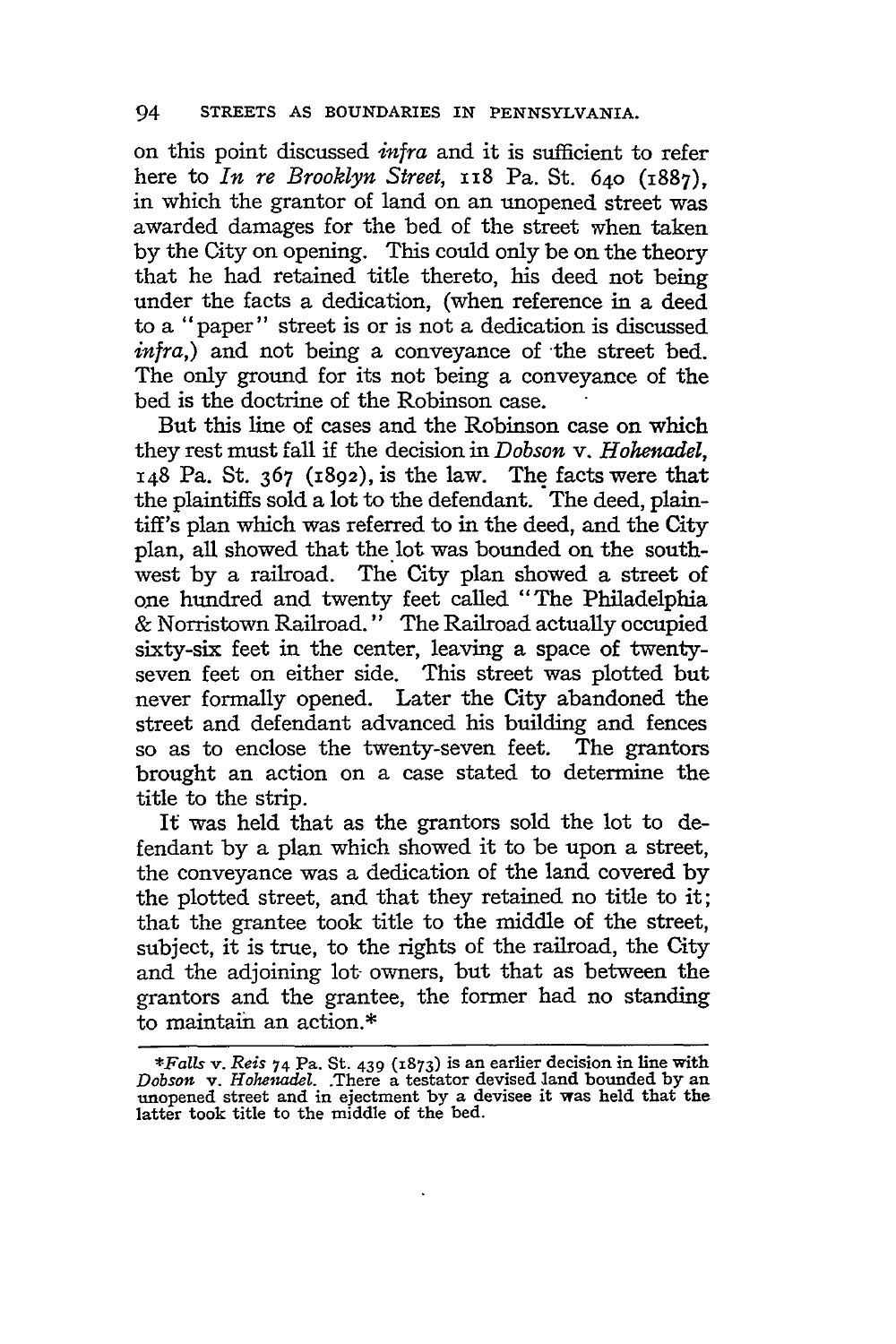It is true, under the decisions, that where a lot is conveyed according to a plan which shows it to be on a street, there is a dedication and a covenant enforceable against the grantor for free egress and ingress. And where such street is later opened the grantor is not entitled to damages. But this is so only where the grantor first so created the paper street, and not where he simply, in his deed, refers to a street already plotted on the City plan. This distinction was acted on in the opening of Brooklyn Street. And that a reference in a deed to such a street is not a covenant by the grantor that the street will be opened, was early decided in the Bellinger case. That being the case, should the grantor be in any worse position because he not only refers in his deed to such cityplotted street, but also refers to a plan showing such street? The facts in *Dobson v. Hohenadel* show that the City first plotted the street, and that the grantors simply adopted the City plan as their own. They refer to the street in their plan, and make the plan part of their deed, but by doing so, do they estop themselves any more than the grantors in the Bellinger and Brooklyn cases did? The Court in the Brooklyn case expressly declares that a distinction exists in the effect of words of description in a private grant where the adjoining street is laid out by public authority and where by act of the owner. Truly the additional description in the plan can be of no greater importance than the language of the deed, for while it is made a part of the deed, it is not superior to it. Therefore the grantors in *Dobson v. Hohenadel* when they referred to the railroad street in plan and deed were doing no more than the grantors in the Bellinger and Brooklyn cases did, for in all three cases the reference was to a street previously plotted by the City. And if the doctrine is sound that reference to a previously plotted street is no covenant that the public authorities will later open it, it ought not to be a dedication. In fact in the Bellinger case the grantors (who were the defendants, it being an action of covenant) did sell by a plan which showed the street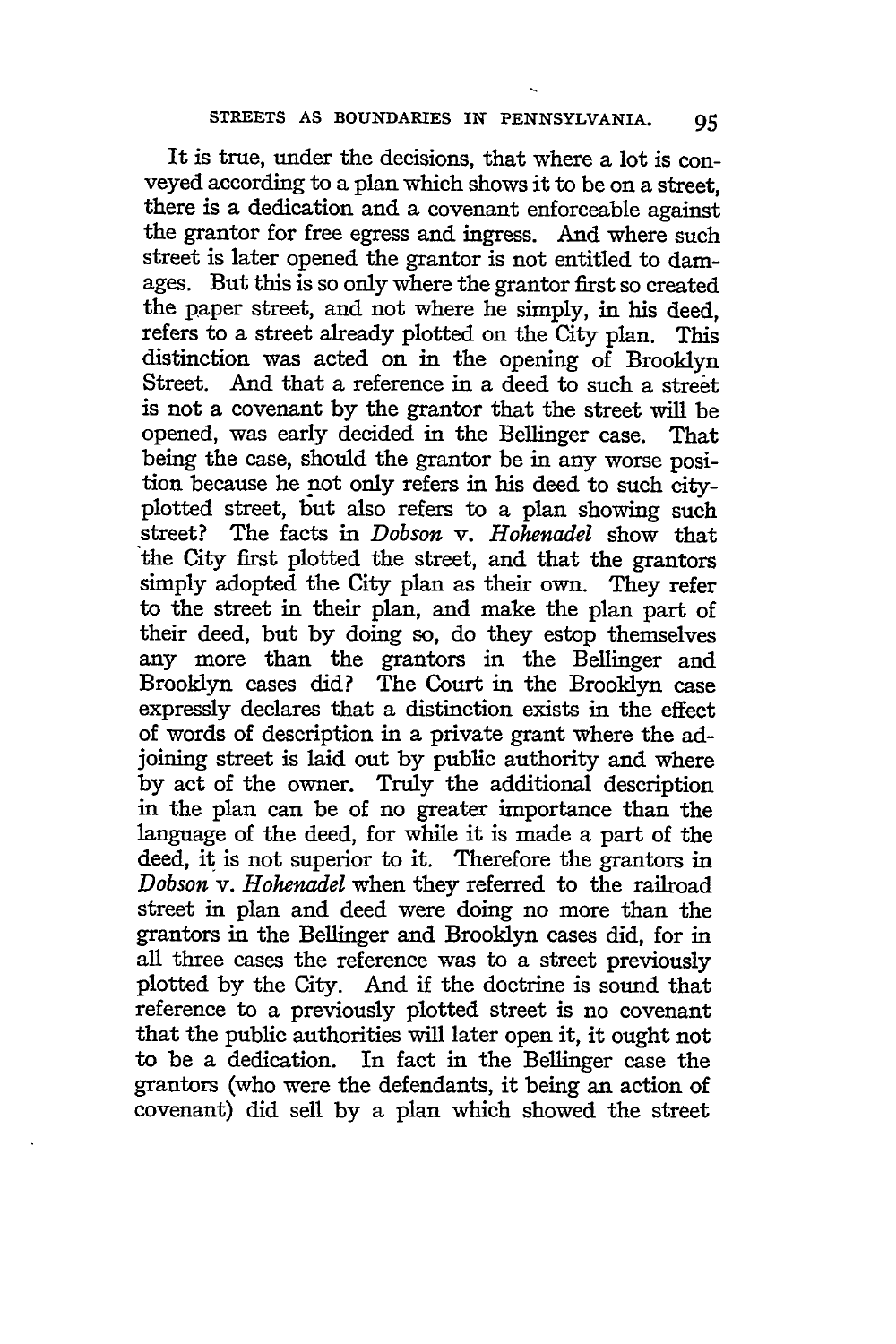already plotted by the City. That case therefore squarely decides that there is no covenant by the grantor that the street will be kept open to be implied from the use in plan and deed of descriptive words referring to such street, and that, upon vacation of the street, the grantor may enter upon the bed of the street. The facts are exactly similar in the Dobson case, the Court itself saying-

**"In** laying out the lots for the plaintiff, Mr. **L.** *recognized and adopted* the line of the street *as it appeared at the time on the city plan."*

It is therefore submitted that the decision in the Dobson case is inconsistent with both the Bellinger and Brooklyn cases, neither of which are referred to in the opinion, and a *fortiori* it is contrary to *Union Burial Ground v. Robinson.* Indeed Mr. Justice Williams' language completely erases the doctrine of these cases when he broadly says in the course of the opinion-

"We fully agree with the position of the appellee that the deed from the plaintiffs to him was in its legal operation a deed to the center of the street.  $* * * It$  is no matter that the street had not been opened according t

If this is to be followed the distinction between opened and unopened streets is swept away, and in all cases the grantee's title will go to the middle. It is conceded that such a result is desirable and will tend to uniformity and clearness, but it does not tend to clearness to have cases overruled and doctrines overthrown without the slightest reference being made to them by the later cases.\*

In passing, reference may be made to several corollaries resulting from *Paul v. Carver.* Thus, where land is sold at a certain price per acre, the bed of a boundary street is to be included in the acreage in estimating the purchase price. *Timstone v. Sparte,* **150** Pa. St. 616 (1892). It is also possible to limit the grantee's title

 $\ddot{\phantom{0}}$ 

*<sup>\*</sup>YetinNeelyv.Phila.* **212 Pa.** St. 55', **(19o5)** the Court says that on **an** open **street the** grantor takes **fee** to middle, while **on a** plotted but unopened one "grantor takes the fee in the land *bounded by the street* and by implication acquires an easement over the bed."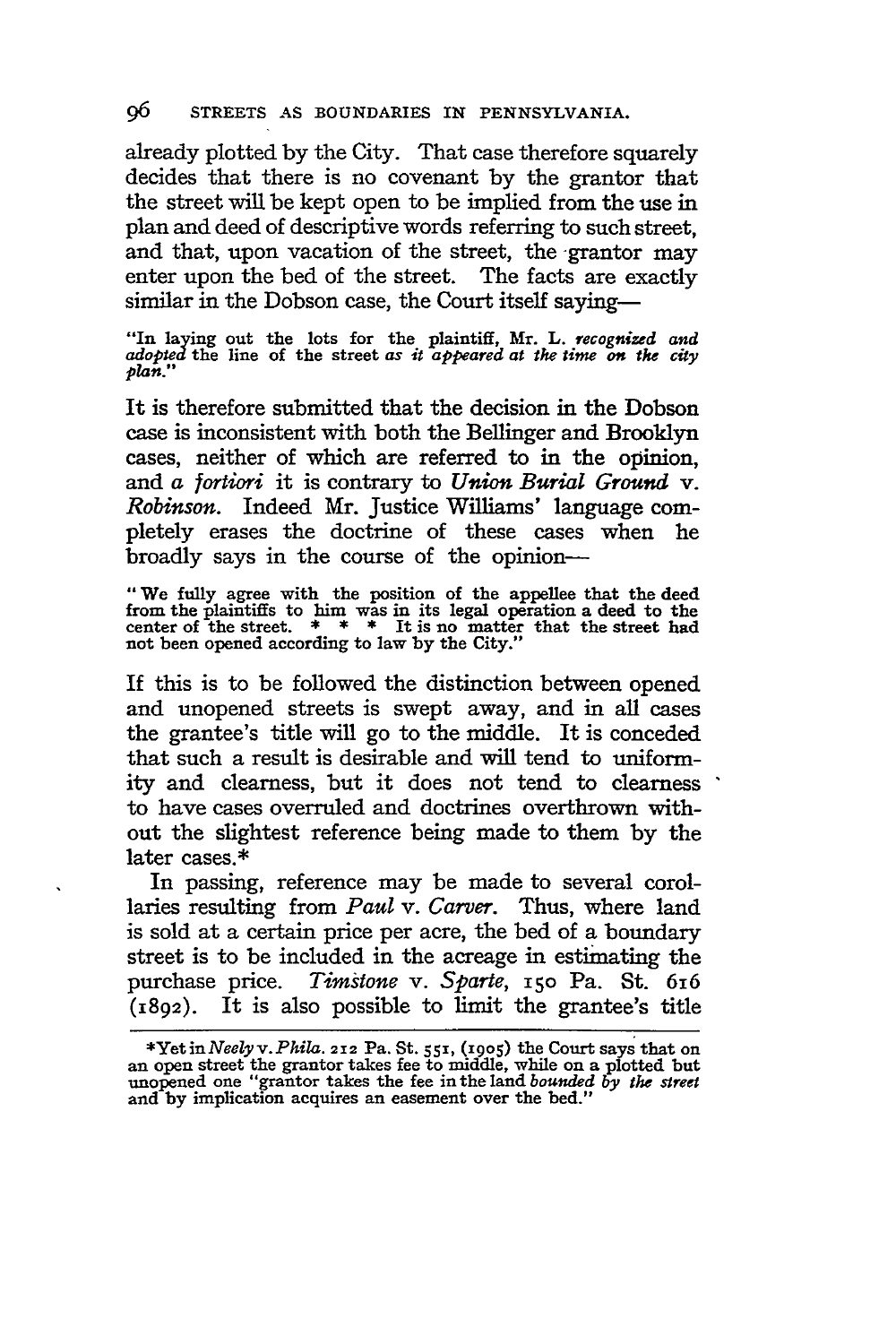to the side, though to do so the conveyancer must bear in mind the description in *Cox v. Freedly* and leave no stone unturned to make certain the reservation of the street bed. Thus an intention to so retain may be seen from the grant of a right of way to the grantee over the street **by** the same conveyance. *Hobson v. Philadelphia,* **150** Pa. St. **595** (1892). But in general as is said **by** Mr. Justice Dean in *Fitzell v. Philadelphia,* **211** Pa. St. **i (1905),** to limit the boundary to the side

"There must be an express reservation, **or** the lines must be **stopped short** of the middle of **the** street **or** highway **by** a permanent natural or artificial monument."

### **II. CASES** IN **COVENANT** OR **TRESPASS.**

While the practical working out of the decision in the Bellinger case, viz., that the grantor became possessed of the vacated street bed, may be assumed to be now reversed since the result of the Dobson case was exactly the opposite, yet the Bellinger case is still authority for the proposition that where a grantor refers to a street plotted but unopened he does not thereby covenant that the municipality will later'open the street, for the evident reason that he cannot so bind the public authorities. But where a grantor refers to a street which he himself lays out he does covenant, wholly apart from the question of the fee, that the grantee shall have a right of way over the street. Thus in *Trutt v. Spotts,* 87 Pa. St. 339 (1878), the defendant sold a lot bounded **by** streets described in a plan of a large tract of which the lot was a part. Failing to sell the balance of the tract, he enclosed it with a fence, thereby depriving plaintiff of any egress. The Court properly held that the case was unlike the Bellinger case, and that the reference in the plan and deed to the streets was not merely descriptive but a covenant as to the existence of the streets. To the same effect is *Transue v. Sell*, 105 Pa. St. 604 (1884). But that the right that the grantee thus obtains is not the fee to the bed, but an easement of way, is shown by *Speckman v. Steidel,* 88 Pa. St. 453 (1879), an action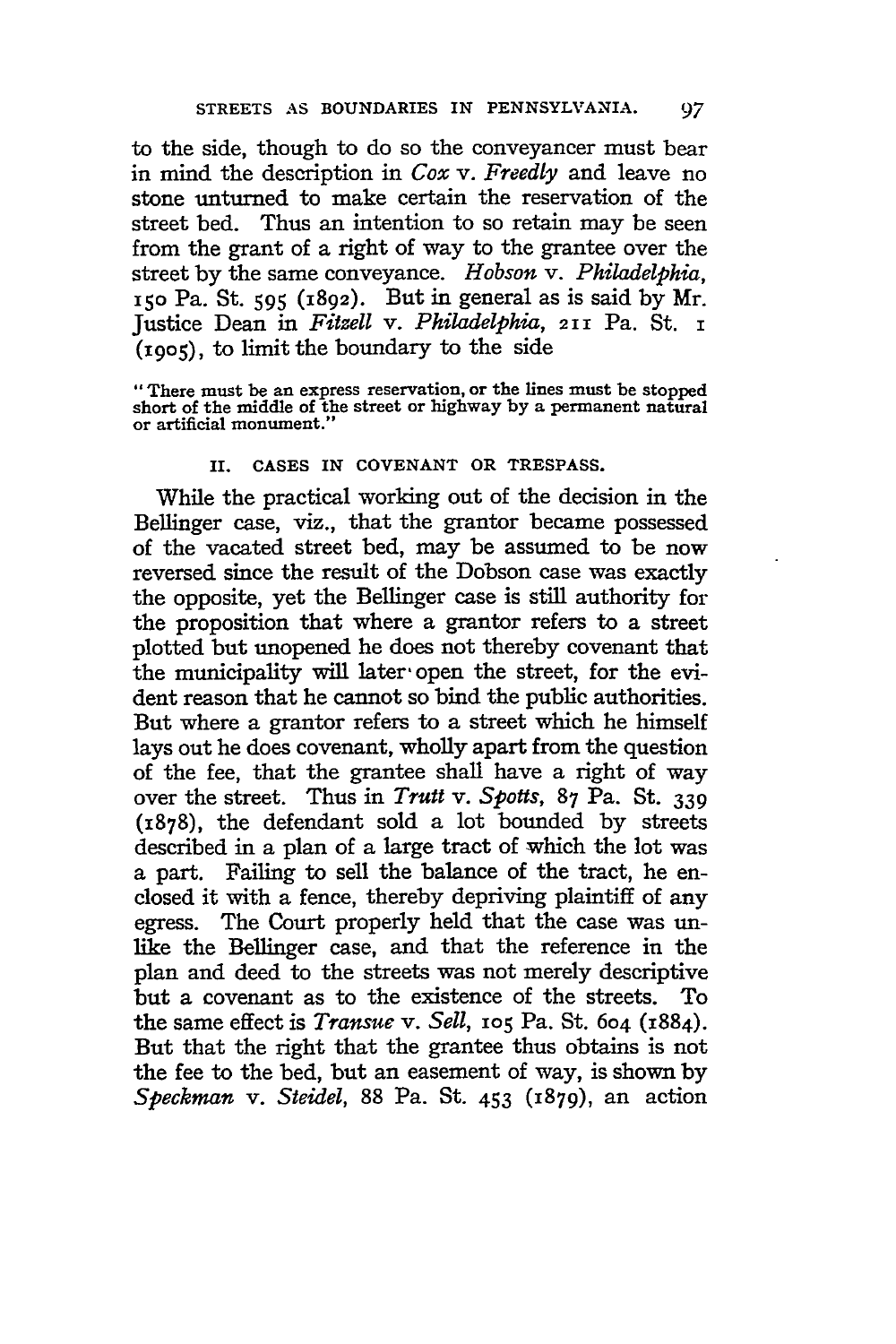of trespass for obstruction to an alleged right of way. Both plaintiffs and defendant took title from the same grantor. The plaintiffs' deed called for the western boundary along a " 20-feet-wide street." This street was never plotted or opened, and existed only in the description in the deed, and was in effect a "blind alley." The plaintiffs' title from the common grantor was more than twenty-one years old prior to suit, and no use had ever been made by the plaintiffs or their predecessor in title of the alley. Mercur, J. held that-

"the complaint of the defendants in error is not for the disturbance of an easement once enjoyed, but substantially to recover in an<br>action ex delicto for damages to a right based on an implied cove-<br>nant, of which they never had any possession. After this great lapse<br>of time we think the p

This decision was manifestly on the ground that the twenty-foot street was never a public highway, and hence, as stated in the opinion, the grantee did not take title to the center, but took only an easement which was gone after twenty-one years and more of abandonment.

*Bliem v. Daubenspeck,* 169 Pa. St. 282 (1895), greatly restricts the- doctrine of the Bellinger case. One R. owned certain land through which an alley was projected and plotted in **1870.** In 1871 he sold a portion of the land, situate on the east side of the alley, to.plaintiff's predecessor, describing the line of the alley as the western line. The alley was never formally opened, though it was used by the abutting owners as a way, their fences being built on the line, and in 1887 it was vacated by the municipality. The grantor then sold his rights in the bed to defendants, who proceeded to build on it. Plaintiff brought trespass. The case was treated as if the alley had been formally opened, and plaintiff recovered on the basis of *Paul v. Carver.* While it is true that the deed in the Bellinger case described the street "as the same shall be opened," yet in *Bliem v. Daubenspeck* the street was not formally opened. The Court, however, chose to greatly narrow the scope of the decision in the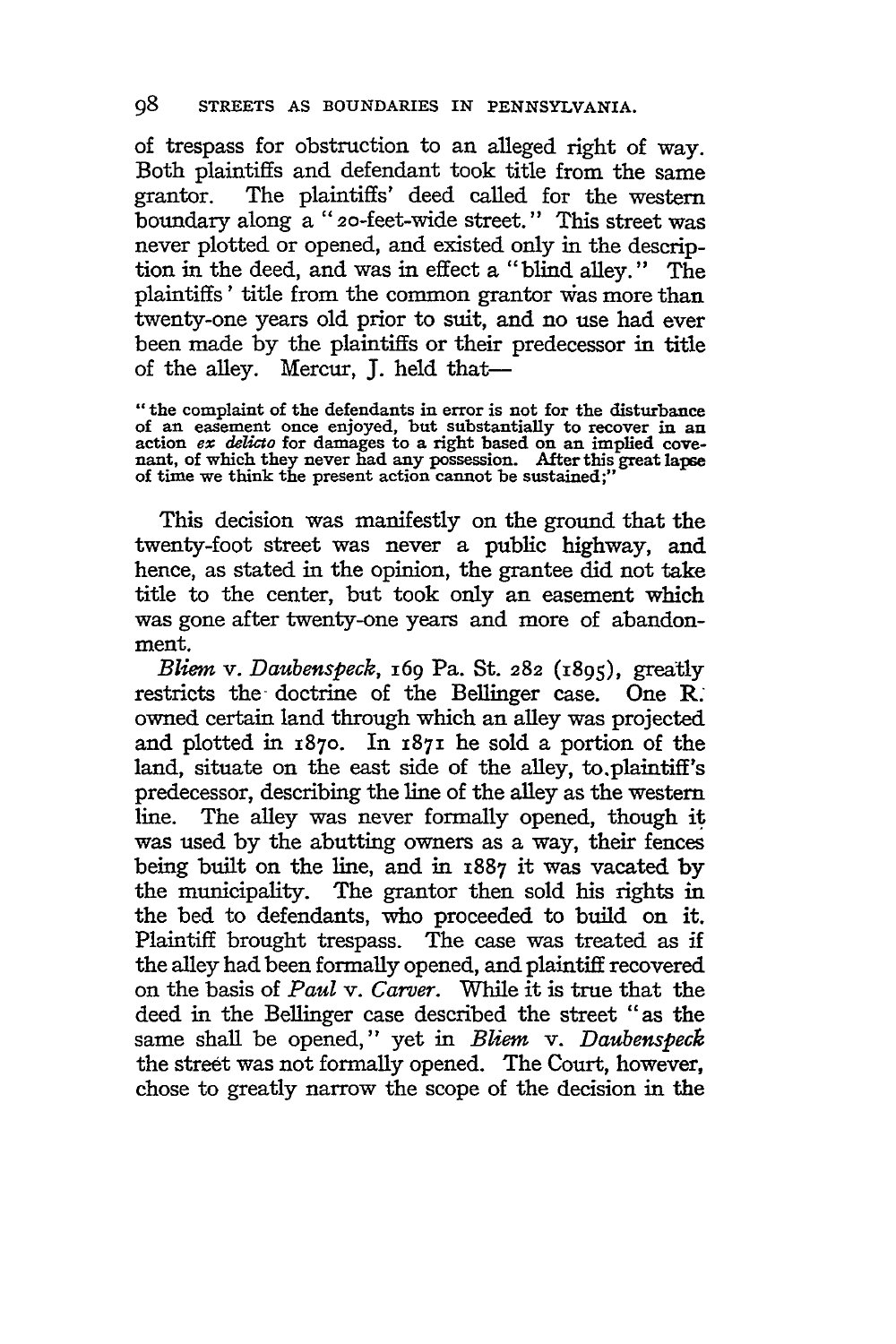earlier case, and in doing so laid down the rule that the intention of the-grantor in describing plaintiff's western line as on the alley was to give them title to the middle, in the absence of a reservation of it to himself. This is the rule of *Paul* v. *Carver* as to an opened street, and the Court here extends it to an alley which was in actual use though never formally opened,-on the same principles as controlled the Court in deciding *Paul v. Carver.* It therefore follows that on vacation of a street the grantee takes to the middle where  $(1)$  the street had been formally opened and in actual use as such, where (2) the street has never been formally opened but was in actual use; and the grantor retains title only where **(3)** the street was never formally opened and in fact never used, on the authority of the Robinson and Bellinger cases, to which the later ease of *Dobson v. Hohenadel* is contrary. But the dictum in the recent Neely case supports the earlier decisions.

#### **III., CASES AS** TO **DAMAGES ON** OPENING.

Where one sells land and the deed describes the lot as bounded **by** certain streets which are wholly the creation of the deed, or where a plan showing such streets accompanies the deed, it is not only a covenant that the grantee shall have a way over such streets but it is also a dedication of the bed of such streets to the use of the public. And when later such streets are formally opened the grantor is not entitled to any damages, as his dedication was, as is said in some of the cases, in effect a contract with the public. This point is decided in a *per curiam* opinion in *In re Pearl Street,* **III** Pa. St. 565 (1886), affirming an opinion by the present Chief Justice, then in the court below, and has been uniformly followed. Where, however, there is no other evidence of dedication than the mere fact of public user, the right is purely prescriptive, and an uninterrupted adverse use for twentyone years must be shown. *Weiss v. Borough of South Bethlehem,* 136 Pa. St. 294 (1890).

And a grantor is not estopped from claiming damages

99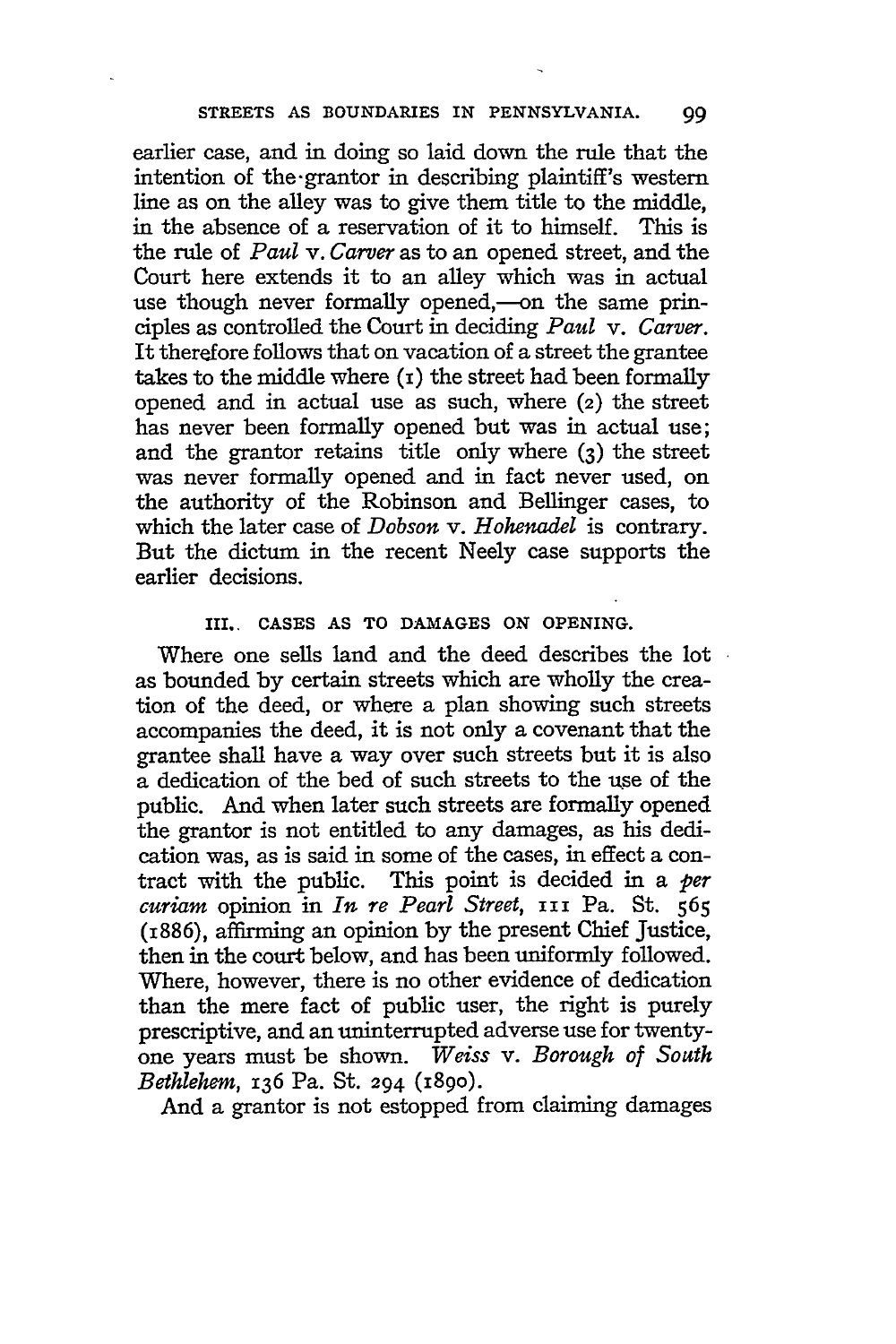on opening because a predecessor in title sold land on another block of the street before it was plotted by a deed calling for the line of said street. Easton *v. Rinek,* 116 Pa. St. **i** (1887). Of this case it is said in *Scranton v. Thomas,* **141** Pa. St. 4, (1891)-

"The single sale of a lot or lots in the same block might be evidence of the dedication of the street in that particular block, but not of the dedication of such street to the whole extent of the plot."

This estoppel or "contract with the public," would of course remain a permanent bar were it not for the Act of May 9 th, 1889 (P. L. **173),** which provides that any street, etc., laid out **by** any person in any village or town plan, which has not been opened to or used **by** the public within twenty-one years, shall be of no effect. **By** this Act the servitude imposed is removed if not acted on within twenty-one years. In *Quicksall v. Philadelphia,* 177 Pa. St. **301** (1896), the act was held to coverthecase of a dedication by reference in deed or plan of the grantor, where the street was never used as such and never formally opened. This is followed in *Woodward v. Pittsburg,* 194 Pa. St. **193** (1899), and in *Cotter v. Philadelphia* id. 496. These decisions cover only the point that the servitude is removed by the statute, and do not affect, as pointed out by Mr. Justice Fell,—

"the right of those who **by** purchase of lots within the tract have acquired the right of the use of all the streets marked on the plan."

This question arose in *Barner v. Railroad Company,* **27** Super. Ct. 84 **(1905).** In that case the plaintiff's predecessor had bought land from one Young, the deed calling for a certain street as the western boundary. This street existed only by force of such deed, which therefore, under the authorities, was a dedication of it to the use of the grantee and the public at large. Being technically unopened, however, the fee remained in the grantor. The street never had any other existence, and more than twenty-one years after the plaintiff brought ejectment. It was held, in giving judgment for the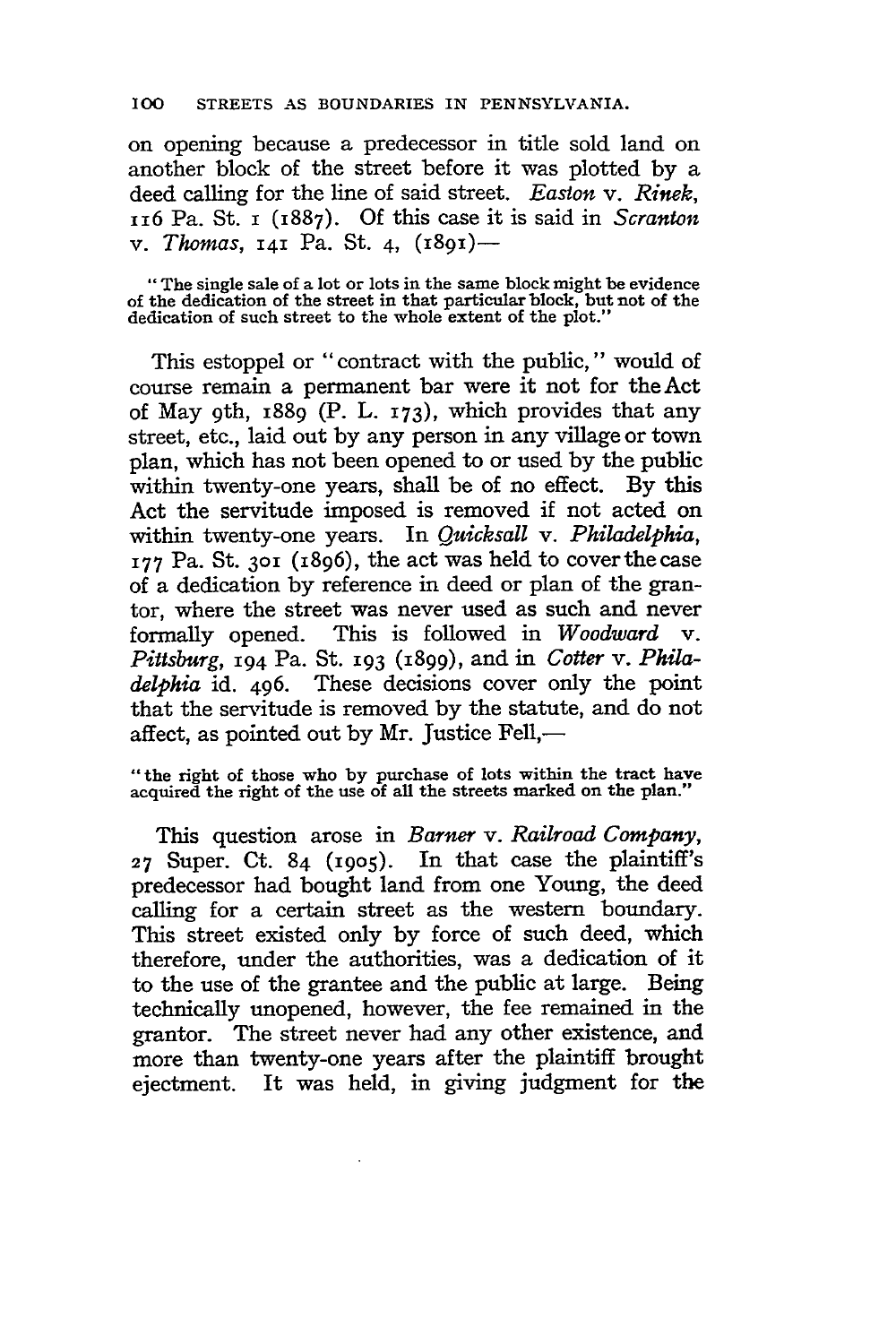defendant, that plaintiff's rights were limited to the covenant arising from the language of the deed, and that the Act of 1889 was not applicable, as the reference in the deed was not a "town plot or plan of lots." It is to be observed that this is a stricter construction of the statute than is had in either the Quicksall or Woodward cases, *supra,* for in neither of those cases was the plan a "town plan," but simply that of the original owner of the tract. Evidently if the remedial statute is to apply only to streets actually placed on a "town plan" its effect is greatly narrowed, yet such is the language of the act. It was ingeniously argued for the plaintiff that the effect of the Act of 1889 was to vacate the street by operation of law and that the title reverted to the plaintiff as abutting owner. The Court replied that, even assuming that the act applied, which it denied, as pointed out above,-it did not *ipso facto* vacate the street, but merely removed the servitude on the land if after twenty-one years it was not opened as a street. The same result could have been reached on the short reasoning that as the grantor had not parted with the fee of the "paper" street at the beginning, and as nothing had occurred since to change the rights of the parties, the grantee could not maintain ejectment. The running commentary of the Court in the first part of the opinion is unnecessary to the decision and wholly confusing.

It is a dedication, as discussed *supra,* only where the grantor is the creator of the street. A different problem is presented where the grantor refers as a boundary to a street already laid out by the public authorities through his land but not opened to public use. On such facts it is held that he has not thereby waived his right to damages; *Opening of Brooklyn Street,* **i18** Pa. St. 640 (i888). In his opinion Mr. Justice Green points out the difference between this and *In re Pearl Street,* and cites the Bellinger case to show that there, in an action of covenant, the same distinction between actual private dedication and simply a reference to a street already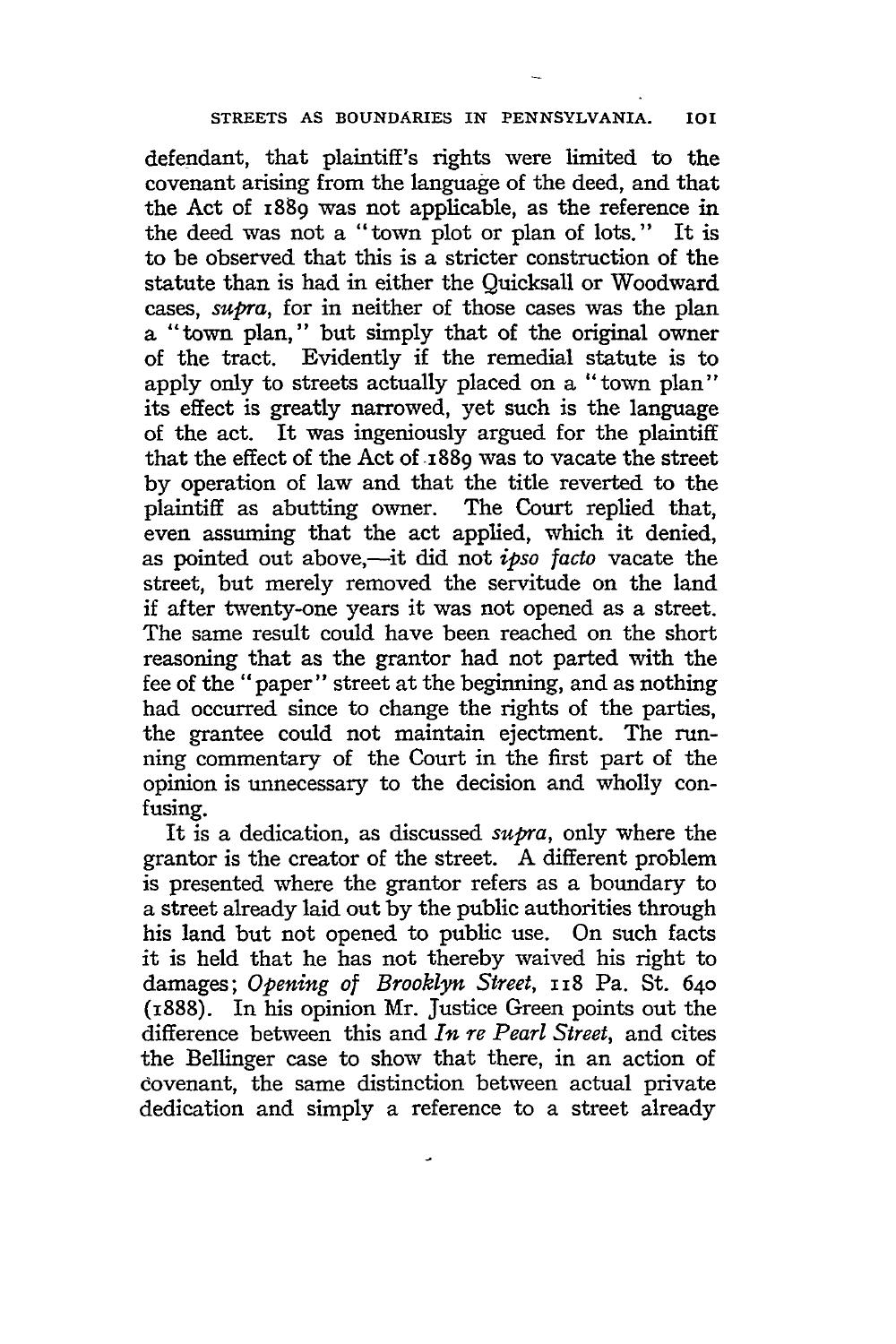plotted by the public is recognized and acted on. It is to be borne in mind that the question in these cases is not one between grantor and grantee, but between the grantor and the public. Where the grantor dedicates the land he of course dedicates it to the public, but as said in the decision-

"when a municipal government lays out streets upon the land of a private citizen it is not the act of the owner in any sense, and hence there is no necessity for an implication of a covenant against the owner to give his land to the public without compensation."

And as to his reference to such street in his deed, "the public is not in privity with him; his dealing is not with them but with a private citizen." This case is followed in *Opening of Wayne Street,* **124** Pa. St. **<sup>135</sup>**  $(188q)$ .

A curious illustration of the doctrine, first expressed in the Bellinger case, that reference by the grantor to a plotted street is no covenant by him that the municipality will open the street, occurred in *Fitzell v. Philadelphia,* **211** Pa. St. 1, **(1905).** There, the grantors sold land abutting on a street fifty feet wide, which at that time was plotted to sixty feet. They retained adjoining land on the same street, and when it was widened, they claimed damages for the ten feet taken along the front of the portion retained by them. The referee held that by deeding land on the street when plotted to sixty feet, they gave a right of way to their grantees of that width over the street, including the portion retained and that, therefore, they were not entitled to damages.

In the Supreme Court, Mr. Justice Dean held that no such right could be implied. The plotting of the street by the City implied no covenant by a grantor, for the single reason, stated by the learned Justice, that it is beyond the power of a grantor to so covenant.

While *Brooklyn Street* decides that a grantor who refers in his deed or plan to an unopened street, already plotted by the municipality, does not thereby surrender the fee to the bed of such street, neither it nor a similar case, *Whitaker v. Phownixville,* **14I** Pa. St. **327** (i891),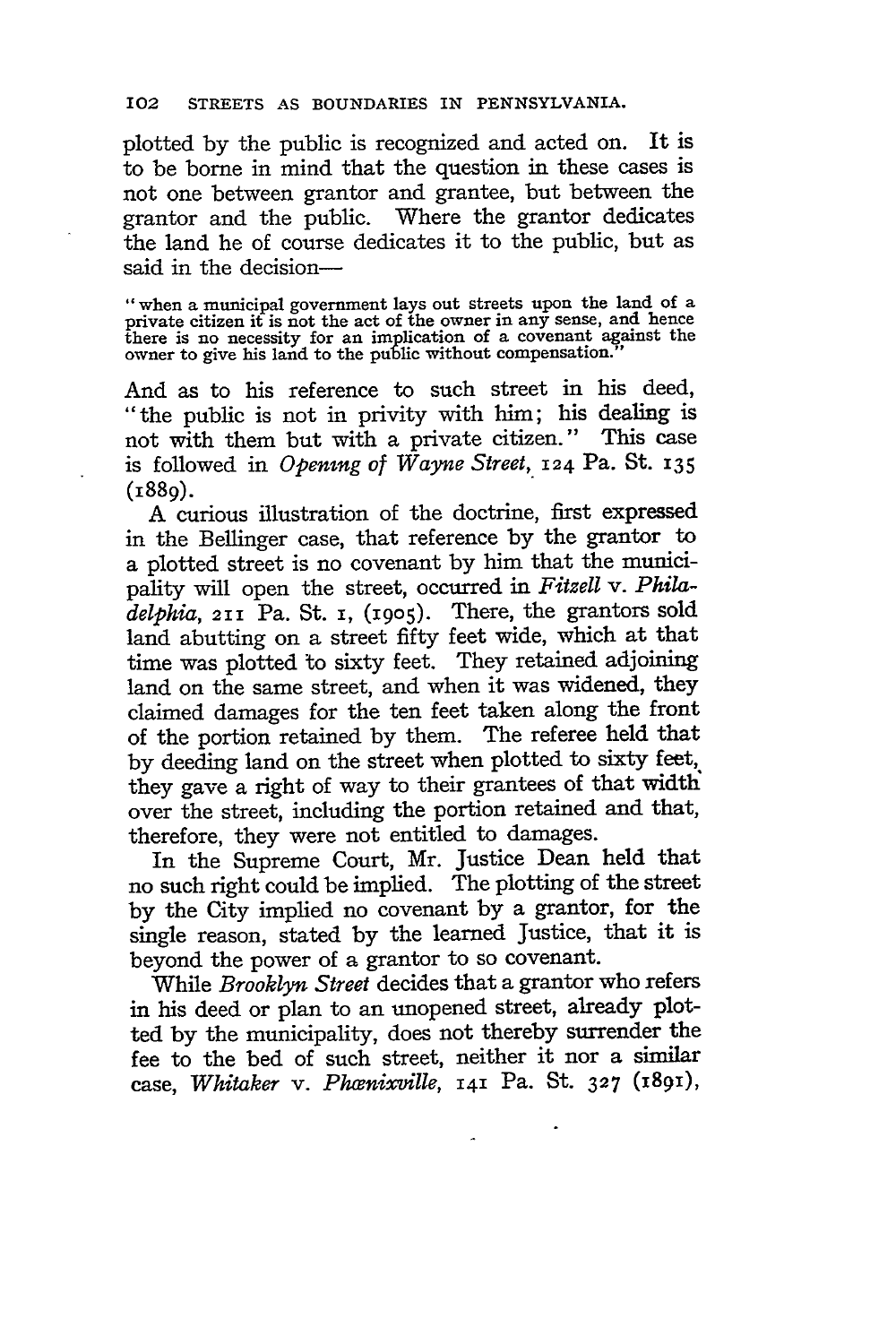decides what the measure of damages is to such grantor when the street is actually opened.

The latter case, however, does decide that the time when damages are to be ascertained, under the Act of April 22, 1856, P. L. **525,** is when the street is opened, and not when it is first established, as was the case under the Act of 1855 (see *Philadelphia v. Dickson,* 38 Pa. St. **24).**

Hence, what the grantor did with other contiguous land at some prior time is immaterial. Thus in *Whitaker v. Phanixville,* the grantor owned lots **i**, **2** and **3**. Lot **i** was plotted as a prospective street, and he later sold Lot 2 at an increased price as a corner property. When the street was subsequently opened, and the question of his damages for the bed arose, it was held that the amount was not to be affected by any advantage he had gained by selling Lot 2 at an increased price. The question as to the effect on the nature of the retained street bed of the fact that he sold the adjoining property as abutting on said street is only intimated in the case. This important fact, as bearing on the amount of damages, is first decided in *Gamble v. Philadelphia,* 162 Pa. St. **413** (1894). There the street was first plotted by the City and then referred to by the grantor. Such reference undoubtedly gave the grantees a right of way over it, and hence when opened, the amount of damages was affected by such right, the use to which the grantor could put the land being thereby greatly curtailed. The Court below left the question to the jury, carefully explaining that the land was, before opening, subject to such easement, and also to the right of the City to open the street. The jury found that. the resulting value was nothing. In the language of the affirming opinion

"the Court did leave to the jury to say what was the plaintiff's land worth in view of all the circumstances, and the jury said it was worth nothing."

Side by side with those cases announcing the right of the grantor of land on an unopened street to receive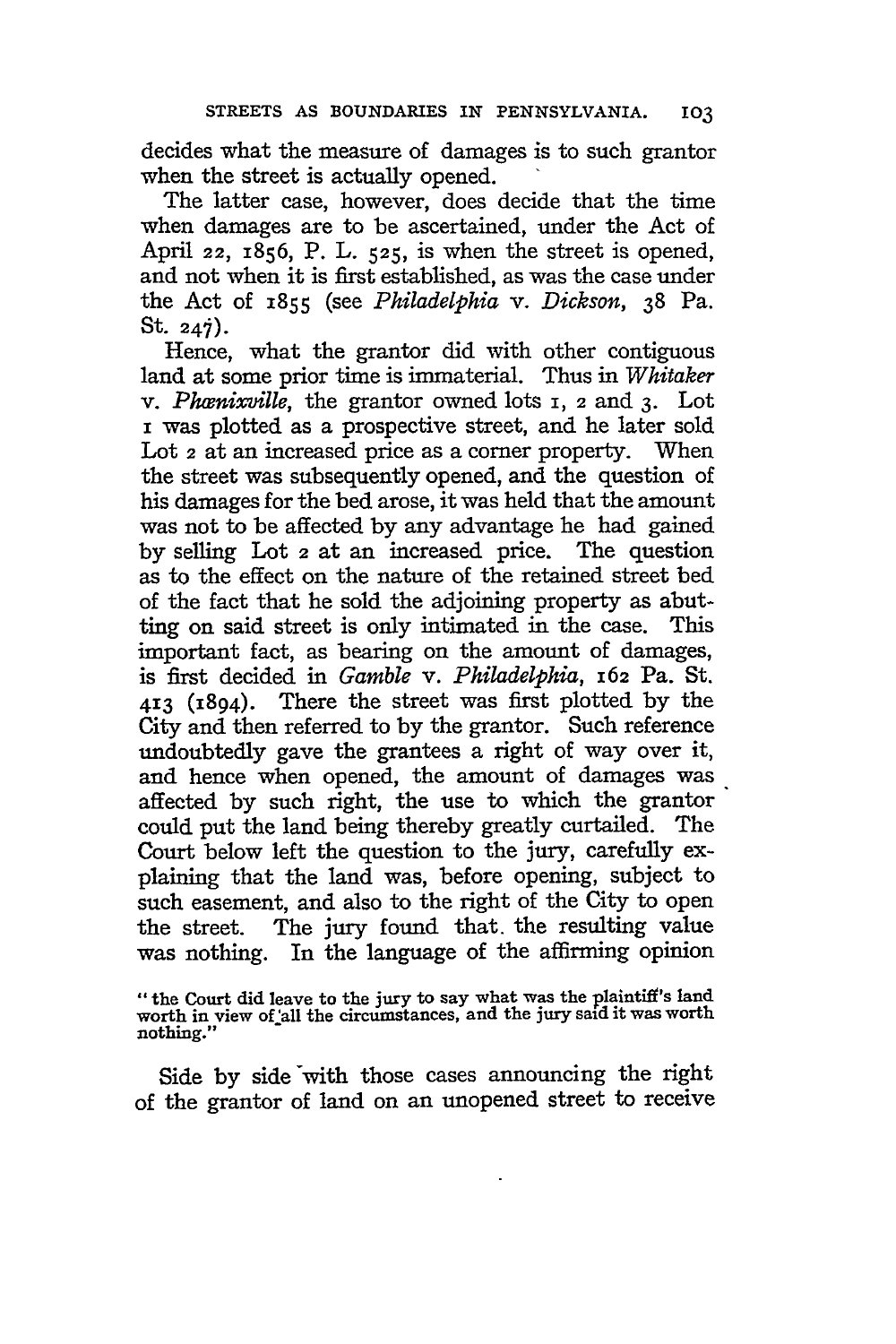damages when the street is later opened, there exists a line of cases holding that the grantee has a similar right, on the theory that whatever right the grantor may have in the unopened bed disappears the moment the street is opened, *eo instanti* the fee of the grantee "jumps" to the center, and he is entitled to damages.

In *Lehigh Street,* **81\*** Pa. St. **85** (1872) the doctrine of "jumping" is first mentioned. In that case when the grantees took title Lehigh Street was surveyed but not opened. Later when opened by the town council of Easton, the grantees claimed damages. The lower Court in dismissing exceptions to a report of viewers awarding substantial damages to the grantees held that as soon as Lehigh Street was publicly opened *eo instanti* the grantees took a fee to the center of the street. The Court granted that under *Union Burial Ground v. Robinson* the grantor has some sort of a reversion, to the street bed as long as the stfeet is unopened, but the moment it is opened the reversion disappears, the title of grantees jumps to the center, and a right of damages is in them.

"The incontrovertible fact is that the opening of street for public use, the right of action for damages, and the vesting of a fee in the petitioners to the center of the street, are simultaneous acts."

This was affirmed in what was practically a *per curiam. Lehigh Street* is followed in *Hancock v Phiadelpkia,* **175** Pa. St. **124** (1896), where the Court below pointedly remarks that as no part of plaintiff's ground was taken for the opening, it is not a little difficult to see how plaintiff was injured, for, on the contrary, it was only by the opening that plaintiff took title to the middle. However, the question was left to the jury, which properly brought in a verdict for the defendant. This was affirmed in a *per curiam.*

It is unfortunate that this further confusion has crept into the Pennsylvania law on this subject. Assuming the doctrine to be settled that on an unopened street the grantee's title goes only to the side, and that on opening it jumps to the middle, it by no means follows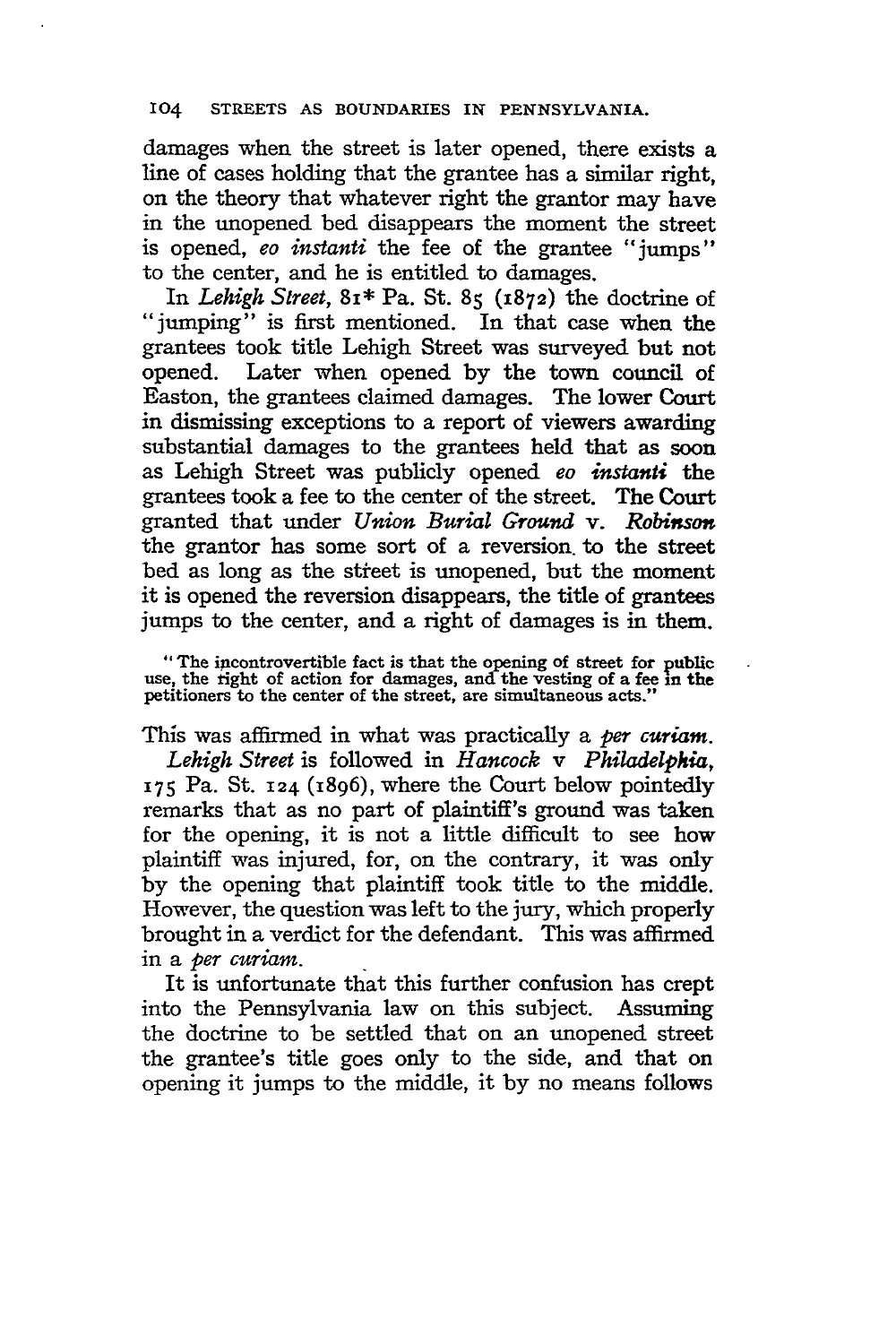that the grantee thereby becomes entitled to damages. It is certainly generous measure to hold that by the opening the grantor loses title to the road bed and therefore gets damages and that by the same act the grantee gets the title so lost and therefore gets damages. The value to the grantor is naturally restricted by the rights of the public and by his covenant to the grantee of a right of way, but how can the grantee get any value of land which until the opening was not his? The jury in *Hancock v. Philadelphia* very properly found that the grantee had sustained no damages, but it is an anomaly to send it to the jury at all.\*

If it is the law that the grantee takes title to the middle in all cases, then the decision *In re Brooklyn Street* is wrong. Both lines of decisions cannot be right. The only justification of such an illogical result is the maximnot legal-that it is a poor rule that does not work both ways.

What has been said in this article apparently in favor of the rule of *Union Burial Ground v. R6binson* has been advanced *arguendo,* simply to illustrate how that case has been recognized here, over-looked there, acted on in one line of decisions and disregarded in another.

It is submitted that *Union Burial Ground v. Robinson* should be reversed or considered as overruled, and that the doctrine of *Paul v. Carver* should apply in all cases, whether the street is opened or unopened. The result would be that title to the bed vests immediately in the grantee. If the street is later officially opened he is entitled to damages. If it is never opened or is opened

<sup>\*</sup>In *Cole v. Philadelphia,* **199** Pa. St. 464 **(r901) on** facts similar to the *Hancock* v. *Philadelphia* case the jury found that Aaintiff had suffered no damage. The case is curious for the reason that the grantee built a fence to the middle of an unopened street, and maintained it there for over twenty-one years until the street was formally opened.<br>On this ground he claimed adverse title against the grantor, but the<br>Court held, per Mr. Justice Potter, that building a fence to the middle<br>was not suf title to it than to build a fence around it.